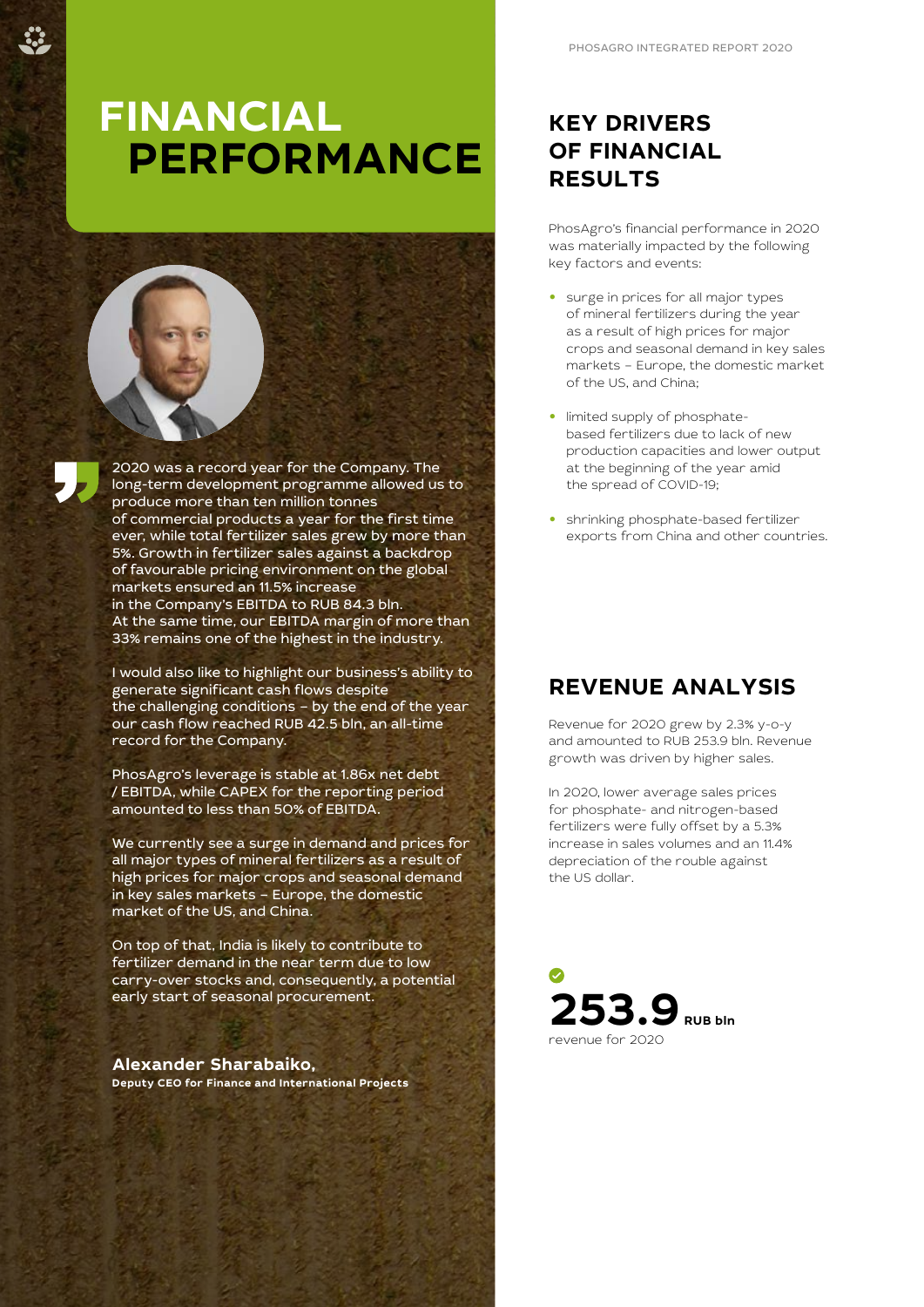### **FY 2020 financial and operational highlights, RUB mln**

| Item                             | 12M 2019         | 12M 2020         | Change y-o-y, % |
|----------------------------------|------------------|------------------|-----------------|
| Revenue                          | 248,125          | 253,879          | 2.3             |
| EBITDA <sup>1</sup>              | 75,582           | 84,280           | 11.5            |
| EBITDA margin                    | 30.5%            | 33.2%            | 2.7 p.p.        |
| Net profit                       | 49,408           | 16,921           | (65.8)          |
| Adjusted net profit <sup>2</sup> | 37,062           | 46,791           | 26.3            |
| Free cash flow                   | 28,272           | 42,517           | 50.4            |
|                                  | 31 December 2019 | 31 December 2020 |                 |
| Net debt                         | 131,583          | 156,875          |                 |
| 12M net debt / EBITDA            | 1.74             | 1.86             |                 |
| Sales volume, kt                 | 12M 2019         | 12M 2020         | Change y-o-y, % |
| Phosphate-based fertilizers      | 7,255            | 7,669            | 5.7             |
| Nitrogen-based fertilizers       | 2,197            | 2,286            | 4.0             |
| <b>Total sales</b>               | 9,452            | 9,955            | 5.3             |

### **Revenue breakdown by key products, RUB bln**

| Item                     | 2019  | 2020  | Change y-o-y, % |
|--------------------------|-------|-------|-----------------|
| Phosphate-based products | 201.3 | 203.6 | 1.1             |
| Nitrogen-based products  | 37.9  | 38.7  | 2.1             |
| Other                    | 9.0   | 11.6  | 28.9            |
| <b>Total</b>             | 248.1 | 253.9 | 2.3             |

### **Revenue breakdown by region, RUB bln**

| 2019<br>Item          | 2020 |
|-----------------------|------|
| Russia<br>80.7        | 85.1 |
| CIS<br>13.6           | 10.5 |
| 72.4<br>Europe        | 66.5 |
| South America<br>34.8 | 41.9 |
| Africa<br>9.5         | 12.3 |
| India<br>14.2         | 21.6 |
| North America<br>19.4 | 12.3 |
| 3.9<br>Others         | 3.6  |

<sup>1</sup>. EBITDA is calculated as operating profit adjusted for depreciation and amortisation.<br><sup>2.</sup> Adjusted net profit means net profit less foreign exchange gain or loss and other non-cash items.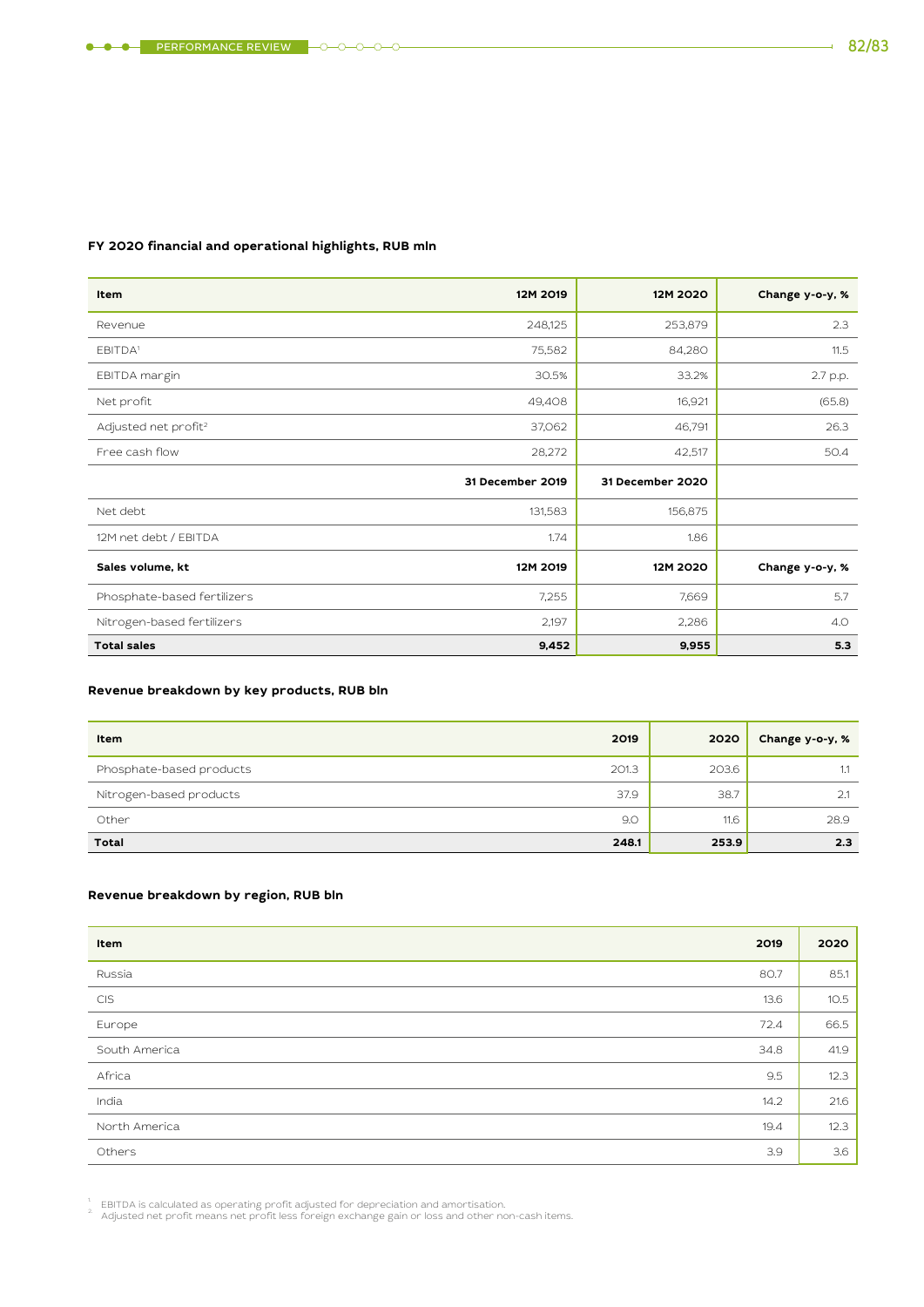

# **OPERATING COSTS ANALYSIS**

#### **Cost of sales, RUB mln, %**

| Item                              | 12M 2019 | 12M 2020 | Change y-o-y, % |
|-----------------------------------|----------|----------|-----------------|
| Depreciation and amortisation     | 21,368   | 23,743   | 11.1            |
| <b>Materials and services</b>     | 41,221   | 40,973   | (0.6)           |
| Phosphate rock transportation     | 8,641    | 8,134    | (5.9)           |
| Repair                            | 10,119   | 10,134   | O.2             |
| Drilling and blasting             | 2,323    | 3,168    | 36.4            |
| Other materials and services      | 20,138   | 19,537   | (3.0)           |
| <b>Raw materials</b>              | 43,155   | 35,514   | (17.7)          |
| Ammonia                           | 4,095    | 4,802    | 17.3            |
| Sulphur and sulphuric acid        | 9,165    | 4,360    | (52.4)          |
| Potassium                         | 13,691   | 12,253   | (10.5)          |
| Natural gas                       | 12,627   | 12,342   | (2.3)           |
| Ammonium sulphate                 | 3,577    | 1,757    | (50.9)          |
| Salaries and social contributions | 12,744   | 13,807   | 8.3             |
| Electricity                       | 6,204    | 6,311    | 1.7             |
| Fuel                              | 4,849    | 3,885    | (19.9)          |
| <b>Products for resale</b>        | 6,683    | 9,102    | 36.2            |
| <b>Total</b>                      | 136,224  | 133,335  | (2.1)           |

In 2020, cost of sales went down by 2.1% y-o-y, to RUB 133.3 bln. This decline amid increased output was achieved a result of a production upgrade, better self-sufficiency in raw materials, and lower feedstock prices.

Costs for raw materials decreased by 17.7% y-o-y to RUB 35.5 bln on the back of:

**•** a 52.4% cut in the spending on sulphur and sulphuric acid , to RUB 4.4 bln due to a decline in the sales of sulphur-rich fertilizer grades, pilot commissioning of a new sulphuric acid unit in Cherepovets at the beginning of 2020, as well as falling global prices for this feedstock;

- **•** 10.5% lower spending on potassium chloride, to RUB 12.3 bln, amid falling global prices;
- **•** a 50.9% decline in the spending on ammonium sulphate, to RUB 1.8 bln after our ammonium sulphate plant reached its design capacity.

Ammonia costs increased by 17.3% to RUB 4.8 bln due to higher consumption caused by the launch of the ammonium sulphate plant.

Ø In 2020, cost of sales went down by 2.1% y-o-y, to



 $\bullet$ Costs for raw materials decreased by 17.7% y-o-y to

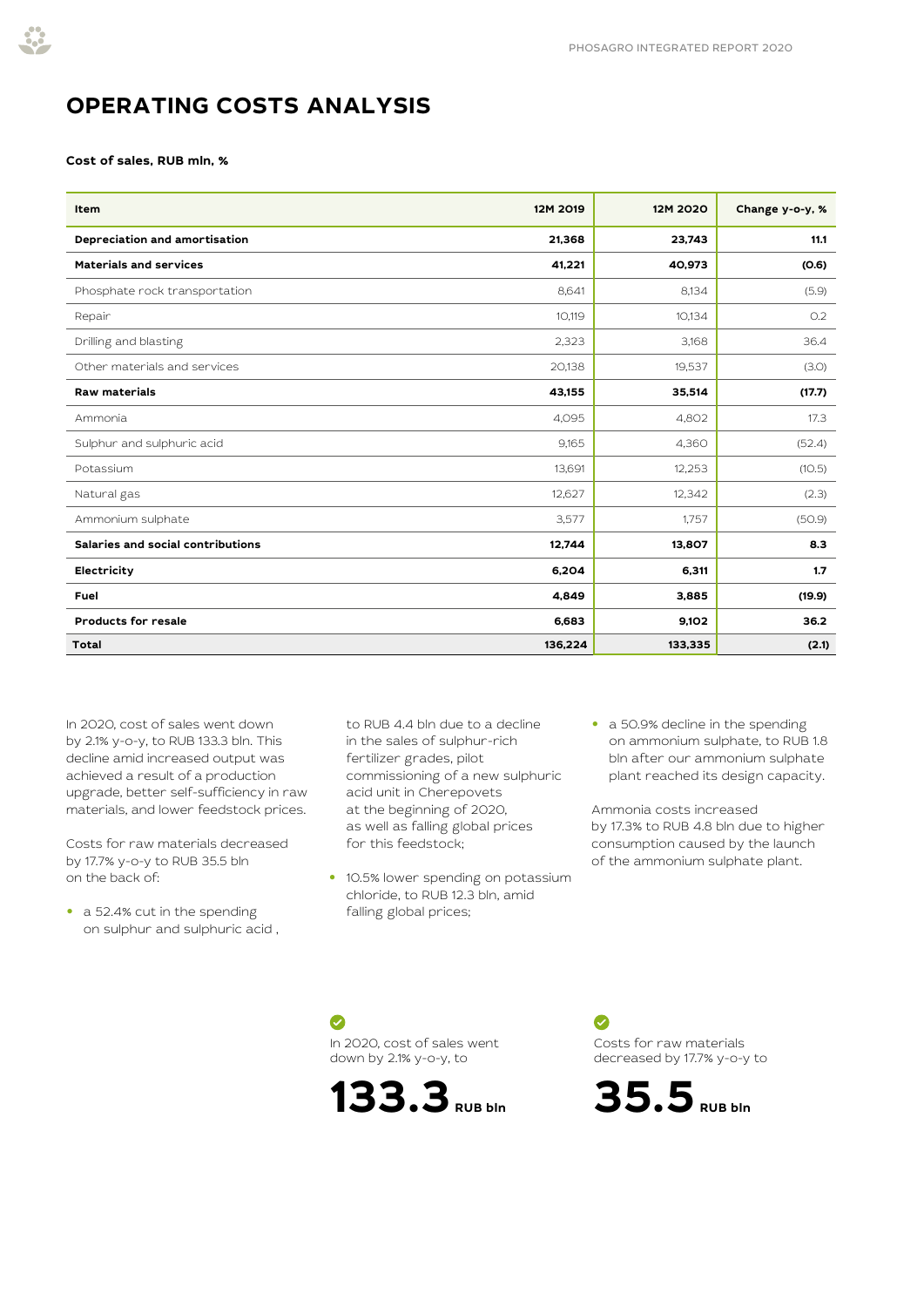### **EBITDA**

EBITDA for 2020 grew by 11.5% y-o-y and amounted to RUB 84.3 bln, with a 33.2% margin.

The growth was driven by recovering global prices for fertilizers and the completion of technological and operational upgrades. Among other contributing factors were rouble depreciation and low prices for key raw materials. EBITDA margin is one of the highest among direct competitors

#### **Change in EBITDA components in 2020, RUB bln**



# **FREE CASH FLOW**

In 2020, free cash flow increased 1.5x y-o-y and amounted to a record RUB 42.5 bln. The growth was driven by high EBITDA margin and efficient working capital management.

Capital investments for the year reached RUB 40.9 bln (USD 567 mln), which is equal to 49% of the 2020 EBITDA. The Company's investments were focused around the development of the raw material base in Kirovsk, upgrade of fertilizer production and railway infrastructure in Cherepovets, launch of a new flexible line producing ammonium sulphate in Balakovo and construction of new facilities at the Volkhov site.

## $+8.5$  (2.4)  $+3.3$ + 13.4 (+19%)

**2020 EBITDA (plan/actual), RUB bln**



#### **EBITDA to FCF conversion in 2020, RUB bln**



**84.3 RUB bln** EBITDA in 2020

**42.5** RUB bln<br>free cash flow (FCF) in 2020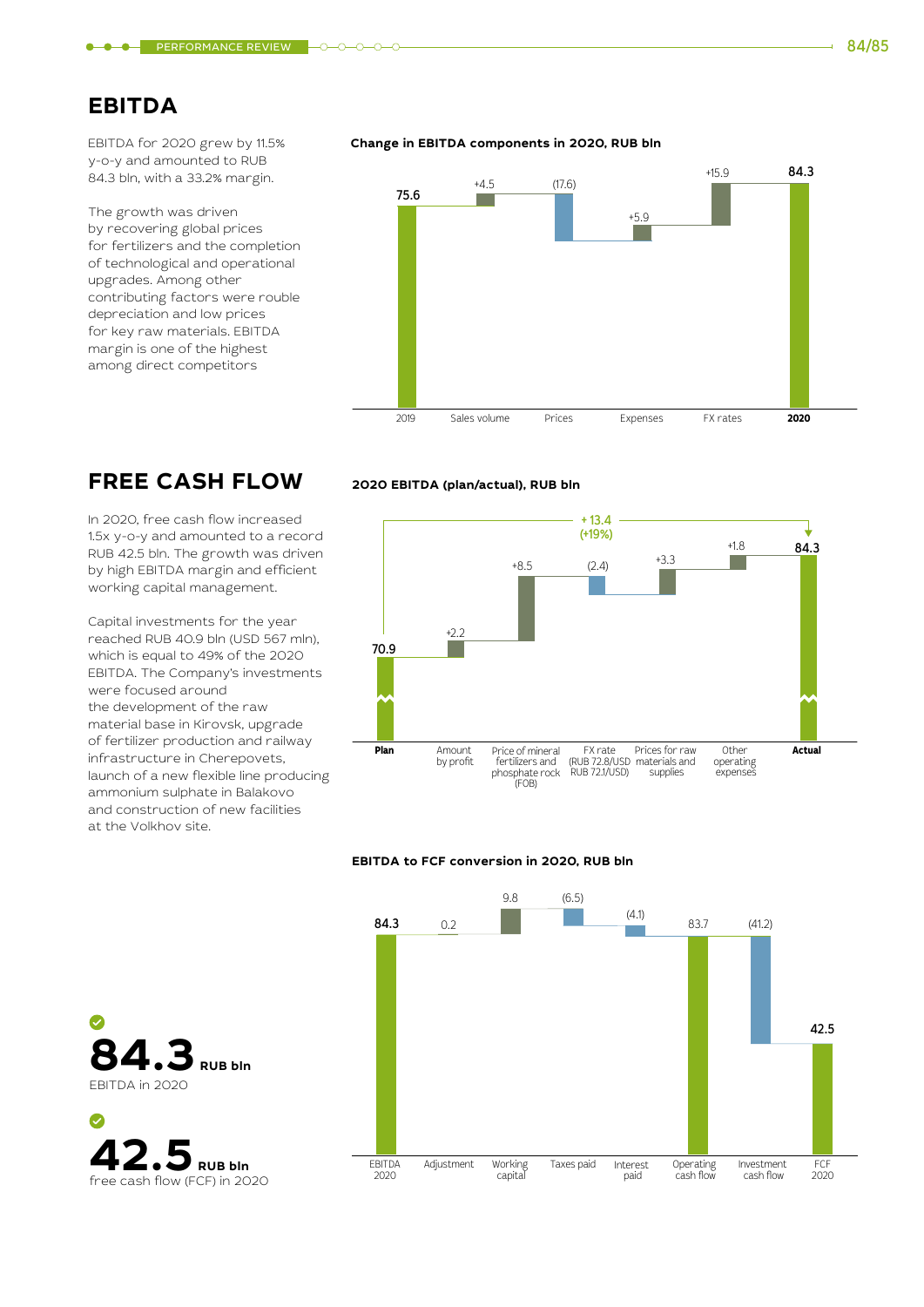

## **DEBT**

#### At the end of 2020,

our net debt to EBITDA ratio stood at 1.86x. The growth compared to 31 December 2019 was a result of rouble depreciation, since most of the Company's loan portfolio is denominated in US dollars. Net debt as at 31 December 2020 was RUB 156.9 bln (USD 2.1 bln).



**Loans and borrowings breakdown as currency at 31 December 2020, %**

6

81.5



### **Loans and borrowings breakdown as maturity, RUB mln**







### **Repayment schedule, RUB bln**